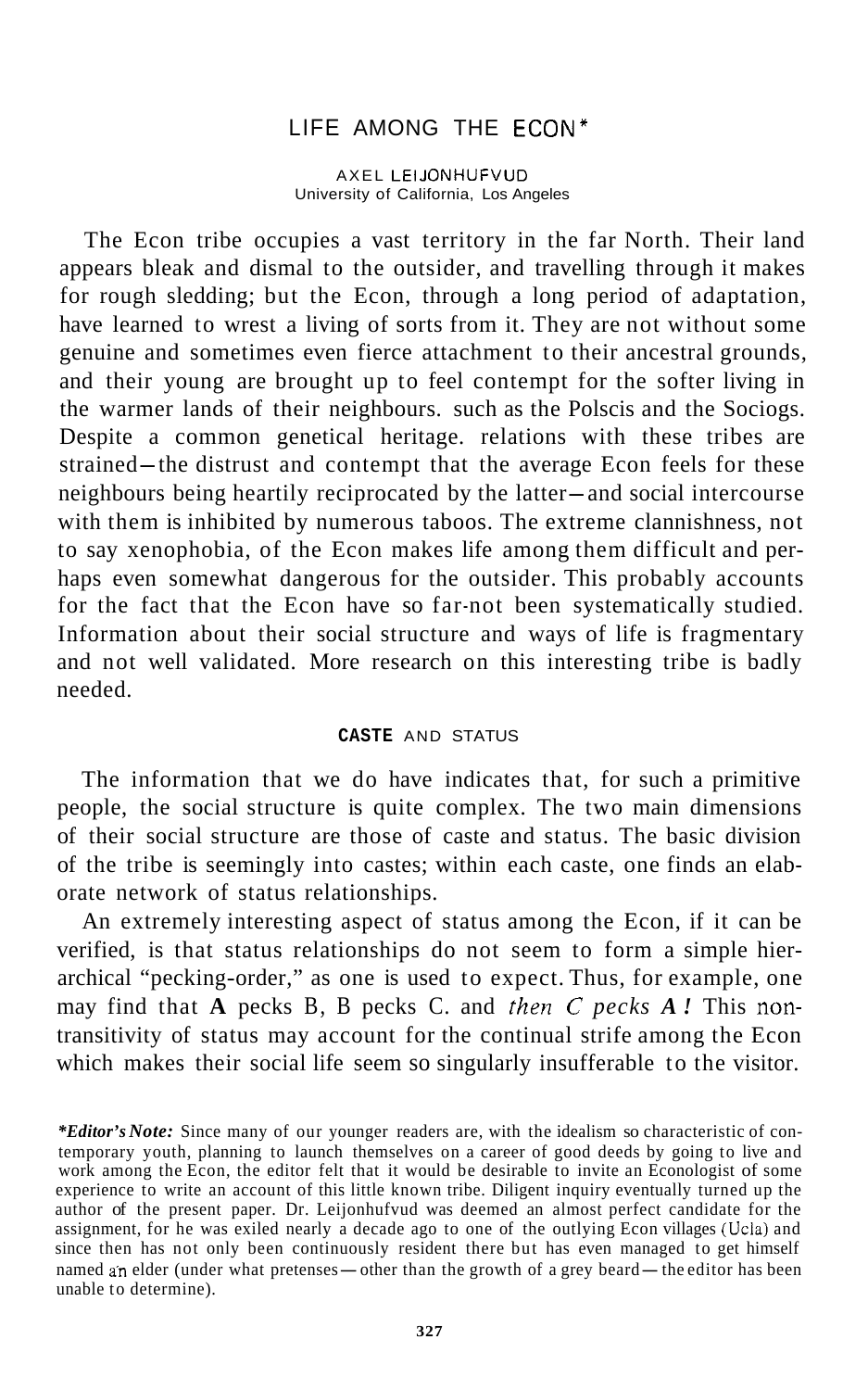Almost all of the travellers' reports that we have comment on the Econ as a "quarrelsome race" who "talk ill of their fellow behind his back." and so forth. Social cohesion is apparently maintained chiefly through shared distrust of outsiders. In societies with a transitive pecking-order. on the other hand, we find as a rule that an equilibrium develops in which little actual pecking ever takes place. The uncivilized anomaly that we find among the Econ poses a riddle the resolution of which must be given high priority in Econological research at this time.

What seems at first to be a further complication obstructing our understanding of the situation in the Econ tribe may. in the last analysis, contain the vital clue to this theoretical problem. Pecking between castes is traditionally not supposed to take place, but this rule is not without exceptions either. Members of high castes are not infrequently found to peck those of lower castes. While such behavior is regarded as in questionable taste. it carries no formal sanctions. A member of a low caste who attempts to peck someone in a higher caste runs more concrete risks-at the extreme, he may be ostracized and lose the privilege of being heard at the tribal midwinter councils.

In order to bring out the relevance of this observation. a few more things need to be said about caste and status in the tribe. The Econ word for caste is "field." Caste is extremely important to the self-image and sense of identity of the Econ. and the adult male meeting a stranger will always introduce himself with the phrase "Such-and-such is my field." The English root of this term is interesting because of the aversion that the Econ normally have to the use of plain English. The English words that have crept into their language are often used in senses that we would not recognize. Thus, in this case, the territorial connotation of "field" is entirely misleading for the castes do not live apart. The basic social unit is the village, or "dept." The depts of the Econ always comprise members of several "fields." In some cases? nearly every caste may be represented in a single dept.

**A** comparison of status relationships in the different "fields" shows a definite common pattern. The dominant feature, which makes status relations among the Econ of unique interest to the serious student, is the way that status is tied to the manufacture of certain types of implements, called "modls." The status of the adult male is determined by his skill at making the "modl" of his "field." The facts (a) that the Econ are highly status-motivated, (b) that status is only to be achieved by making "modls," and (c) that most of these "modls" seem to be of little or no practical use, probably accounts for the backwardness and abject cultural poverty of the tribe. Both the tight linkage between status in the tribe and modlmaking and the trend toward making modls more for ceremonial than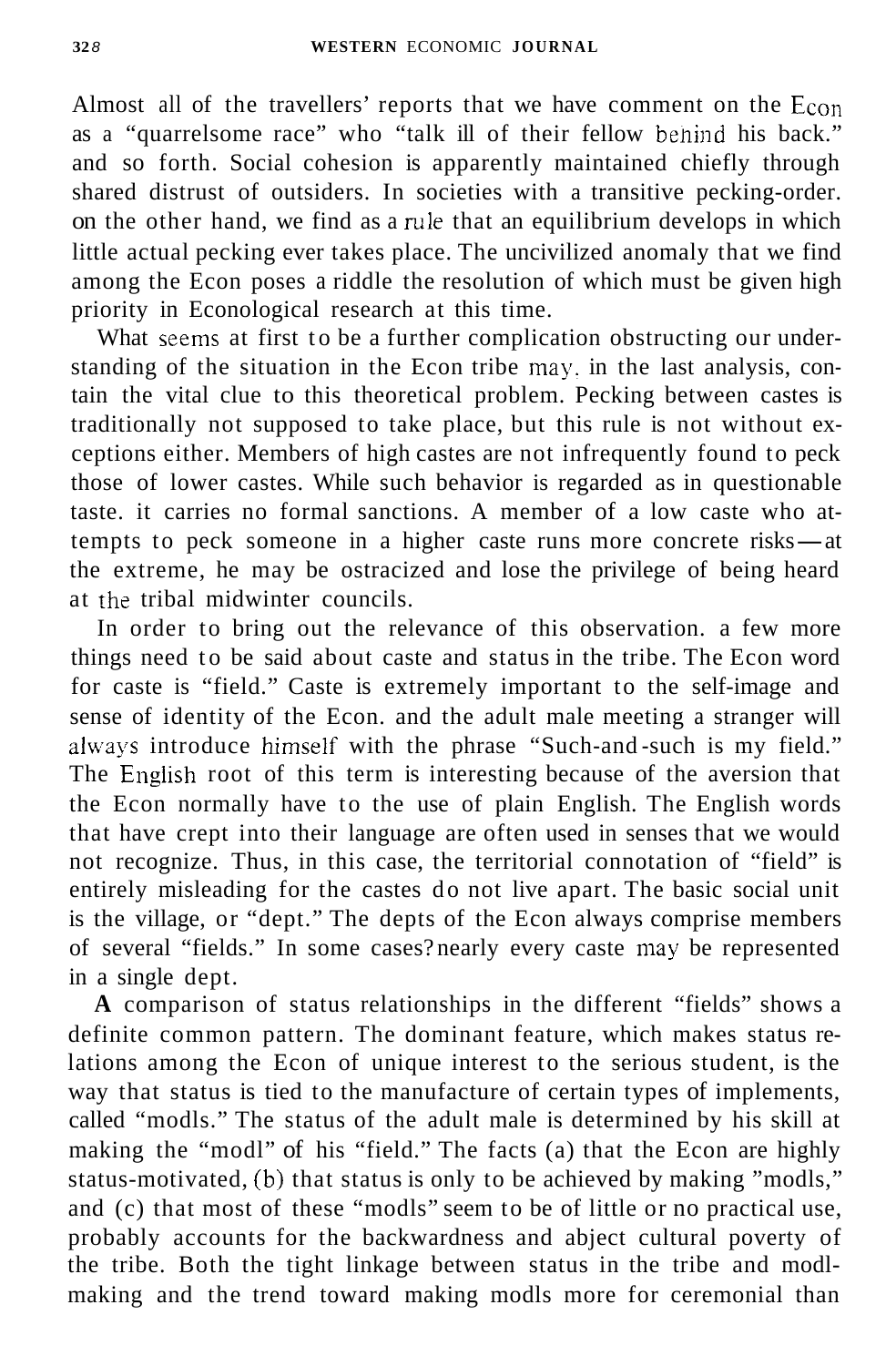for practical purposes appear, moreover, to be fairly recent developments, something which has led many observers to express pessimism for the viability of the Econ culture.

Whatever may have been the case in earlier times. the "fields" of the Econ apparently do not now form a strong rank-ordering. This may be the clue to the problem of the non-transitivity of individual status. First, the ordering of two castes will sometimes be indeterminate. Thus, while the Micro assert their superiority over the Macro, so do the Macro theirs over the Micro, and third parties are found to have no very determined, or at least no unanimous, opinion on the matter. Thus the perceived prestige of one caste relative to another is a non-reflexive relation. In other instances, however, the ranking is quite clear. The priestly caste (the Math-Econ) for example, is a higher "field" than either Micro or Macro, while the Devlops just as definitely rank lower. Second, we know that these caste-rankings (where they can be made) are not permanent but may change over time. There is evidence, for example, that both the hgh rank assigned to the Math-Econ and the low rank of the Devlops sre, historically speaking, rather recent phenomena. The rise of the Math-Econ seems to be associated with the previously noted trend among all the Econ towards more ornate, ceremonial modls, while the low rank of the Devlops is due to the fact that this caste, in recent times, has not strictly enforced the taboos against association with the Polscis, Sociogs, and other tribes. Other Econ look upon this with considerable apprehension as endangering the moral fiber of the tribe and suspect the Devlops even of relinquishing modl-making.

If the non-transitivity of Econ status seems at first anomalous, here at least we have a phenomenon with known parallels.' It may be that what we are observing among the Econ is simply the decay of a once orderly social structure that possessed a strong ranking of castes and, within each caste, a perfectly unambiguous transitive status ordering.

## GRADS, ADULTS, AND ELDERS

The young Econ, or "grad," is not admitted to adulthood until he has made a "modl" exhibiting a degree of workmanship acceptable to the elders of the "dept" in which he serves his apprenticeship. Adulthood is conferred in an intricate ceremony the particulars of which vary from

1. Cf., e.g., the observations concerning the Indian jajmani-system in Manning Nash, *Primitive*  **arid** Peasant *Economic* Systems, Scranton, Pa., 1966, pp. 93ff. esp. p. 94: "For example, goldsmiths give polluting services to potters, and the potters receive pollution from herders, who in turn give polluting services to goldsmiths. In this exchange of ritually crucial interaction the goldsmiths see themselves above the potters and below the herders, but the herders are below the potters, yet above the goldsmith caste." Precisely.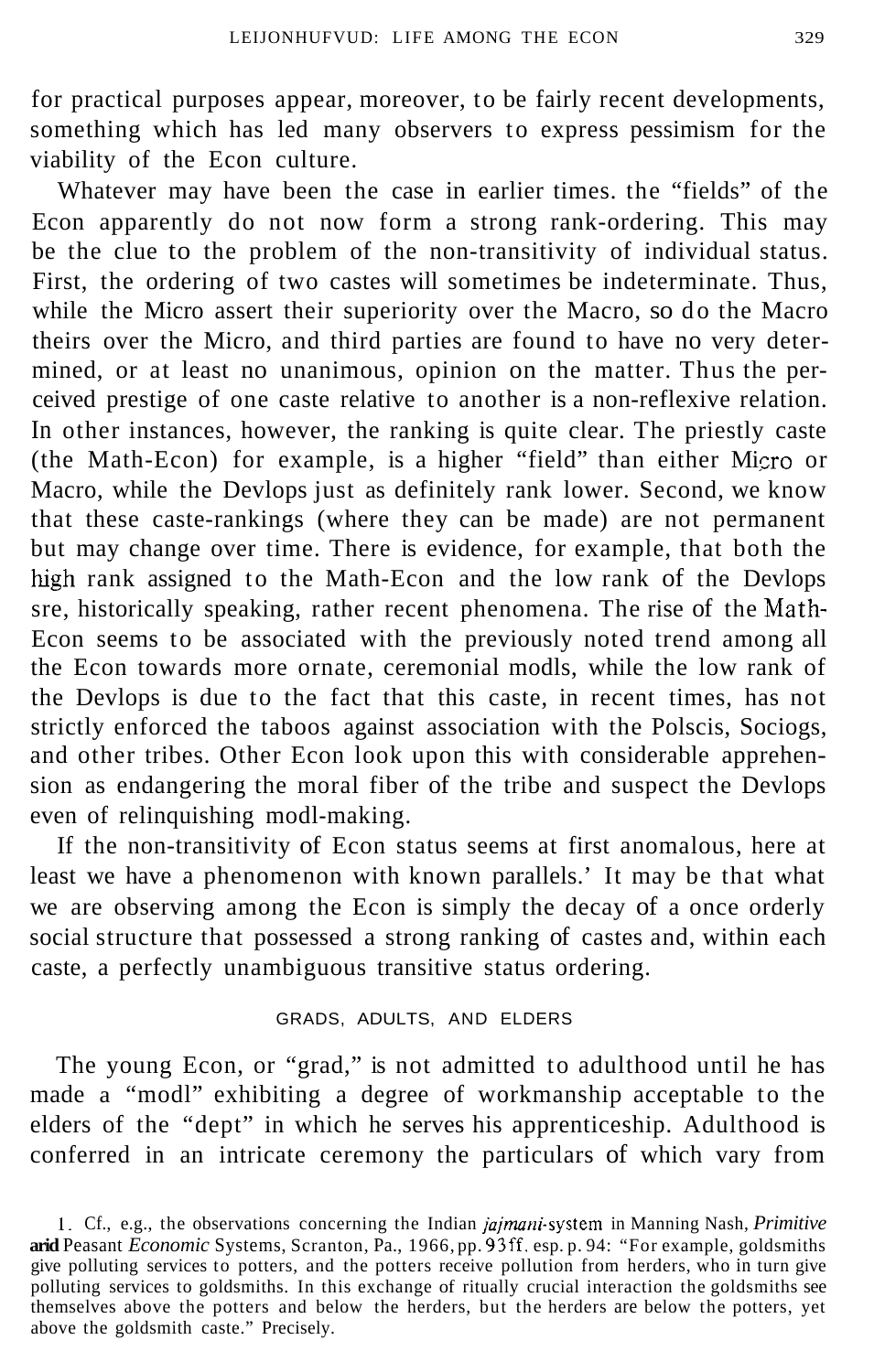village to village. In the more important villages, furthermore, (the practice in some outlying villages is unclear) the young adult must continue to demonstrate his ability at manufacturing these artifacts. If he fails to do so, he is turned out of the "dept" to perish in the wilderness.

This practice may seem heartless, but the Econ regard it as a manhood rite sanctioned by tradition and defend it as vital to the strength and welfare of the dept. If life is hard on the young, the Econ show their compassion in the way that they take care of the elderly. Once elected an elder, the member need do nothing and will still be well taken care of.

## TOTEMS *AND* SOCIAL STRUCTURE

While in origin the word "modl" is simply a term for a concrete implement, looking at it only in these terms will blind the student to key aspects of Econ social structure. "Modl" has evolved into an abstract aspects of Econ social structure. Modi has evolved filto an abstract concept which dominates the Econ's perception of virtually all social relationships—whether these be relations to other tribes, to other castes, or status relations within his caste. Thus, in explaining to a stranger, for example, why he holds the Sociogs or the Polscis in such low regard, the Econ will say that "they do not make modls" and leave it at that.

The dominant role of "modl" is perhaps best illustrated by the (unfortunately very incomplete) accounts we have of relationships between the two largest of the Econ castes, the "Micro" and the "Macro." Each caste has a basic modl of simple pattern and the modls made by individual members will be variations on the theme set by the basic modl of the caste. Again, one finds that the Econ define the social relationship, in this instance between two castes, in terms of the respective modl. Thus if a Micro-Econ is asked why the Micro do not intermarry with the Macro, he will answer: "They make a different modl," or "They do not know the Micro modl." (In this, moreover, he would be perfectly correct, but then neither, of course, would he know the Macro modl.)

Several observers have commented on the seeming impossibility of eliciting from the member of a "field" a coherent and intelligible account of what distinguishes his caste from another caste which does not, in the final analysis, reduce to the mere assertion that the modls are different. Although more research on this question is certainly needed, this would seem to lend considerable support to those who refer to the basic modl as the *totem* of the caste. It should be noted that the difficulty of settling this controversial question does not arise from any taboo against discussing caste with strangers. Far from being reticent, the Econ will as a rule be quite voluble on the subject. The problem is that what they have to say consists almost entirely of expressions of caste-prejudices of the most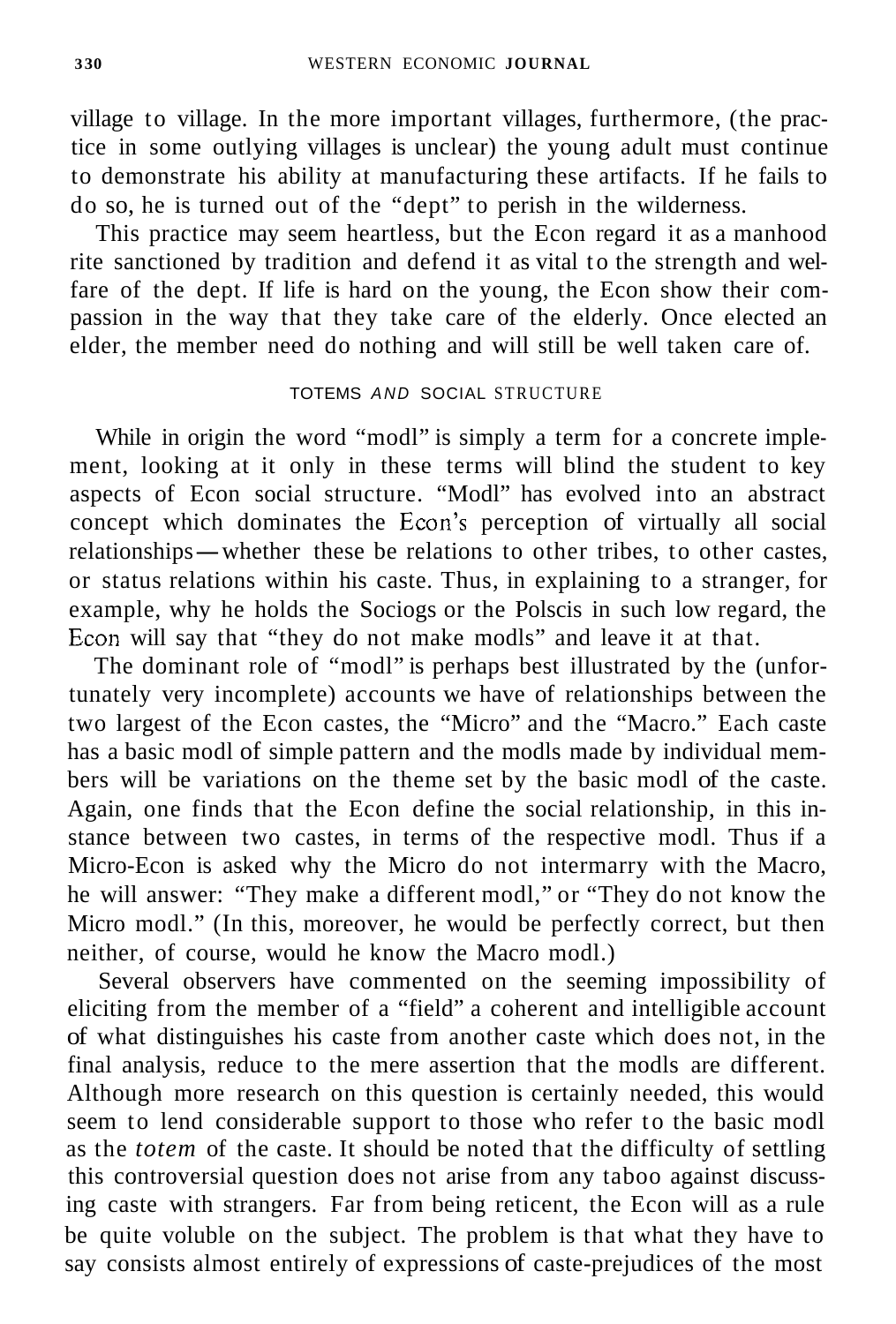elemental sort.<sup>2</sup>

To the untrained eye, the totems of major castes will often look wellnigh identical. It is the great social significance attached to these minor differences by the Econ themselves that have made Econography (the study of Econ arts and handicrafts) the central field of modern Econology. **As** an illustration, consider the totems of the Micro and the Macro. Both could be roughly described as formed by two carved sticks joined together in the middle somewhat in the form of a pair of scissors (cf. Figure 1).

Certain ceremonies connected with these totems are of great interest to us because of the indications that they give about the origin of modlmaking among the Econ. Unfortunately, we have only fragmentary accounts by various travellers of these ceremonies and the interpretations of what they have seen that these untrained observers essay are often in conflict. Here, a systematic study is very much needed.

The following sketchy account of the "prospecting"-ceremony among the Macro brings out several of the riddles that currently perplex Econologists working in this area:

Figure 1.A. Totem of the Micro Figure 1.B. Totem of the Macro





The elder grasps the LM with his left hand and the IS with his right and, holding the totem out in front of himself with elbows slightly bent, pro-The eider grasps the LM with his left hand and the 1S with his right and,<br>holding the totem out in front of himself with elbows slightly bent, pro-<br>ceeds in a straight line—'gazing neither left nor right' in the words of their ritual<sup>3</sup> — out over the chosen terrain. The grads of the village skip totem out in front of himself with elbows slightly bent, pro-<br>straight line— 'gazing neither left nor right' in the words of<br>— out over the chosen terrain. The grads of the village skip gaily around him at first, falling silent as the trek grows longer and more wearisome. On this occasion, it was long indeed and the terrain difficult ... the grads were strung out in a long, morose and bedraggled chain behind their leader who, sweat pearling his brow, face cast in grim determi-

2. This observation is far from new. One finds it recorded, for example, in MacNuyp's *Voyages*  in the account of "The Voyage of H.M.S. Semantick to the Coast of Econland."

**3.** The same wording appears in the corresponding Micro-ritual. It is reported that the Macro belittle the prospecting of the Micro among themselves saying that the Micro "can't keep from gazing right." The Micro, on their side, claim the Macro "gaze left." No one has offered a sensible hypothesis to account for this particular piece of lithurgical controversy. Chances are that farfetched explanations are out of place and that this should simply be accepted as just another humdrum example of the continual bickering among the Econ.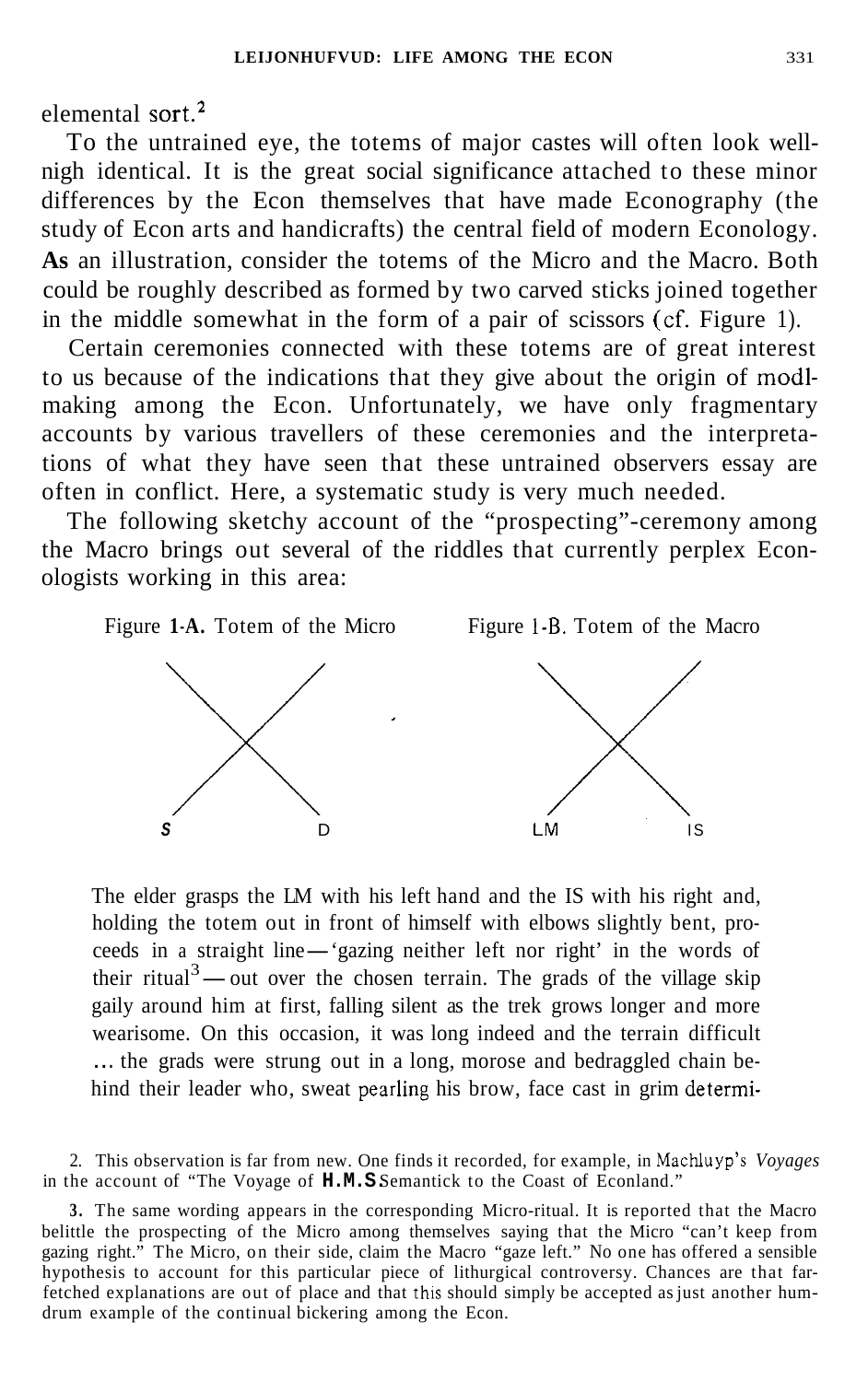nation, stumbled onward over the obstacles in his path.. . **At** long last, the totem vibrates, then oscillates more and more; finally, it points, quivering, straight down. The elder waits for the grads to gather round and then pronounces, with great solemnity: "Behold, the Truth and Power of the Macro."

It is surely evident from an account such as this why such a major controversy has sprung up around the main thesis of the 'Implementarist' School. This influential Econographic School argues that the art of modlcarving has its historical origin in the making of tools and useful "implements," and that ceremonies such as the one described above reflect, in ritual form, the actual uses to which these implements were at one time put.

Fanciful as the 'Implementarist' hypothesis may seem. it would be injudicious to dismiss it out of hand. Whether the Macro-mod1 can be regarded as originally a "useful implement" would seem to hinge in the first place on whether the type of "prospecting" ritualized in the described ceremony produces actual results. The Macro themselves maintain that they strike gold this way. Some travellers and investigators support the contention, others dismiss it as mere folklore. The issues are much the same as those connected with attempts to appraise the divining-rod contention, others dismiss it as mere folklore. The issues are much the same as those connected with attempts to appraise the divining-rod method of finding water. Numerous people argue that it works—but no exigentific and no scientific explanation of why it would has ever been advanced.

We do have some, apparently reliable, eyewitness' reports of gold actually being struck by the Macro. While not disputing the veracity of all such reports, skeptical critics argue that they must be heavily discounted. It is said, for example, that the Econ word for "gold" refers to any yellowish mineral however worthless. Some Econologists maintain, moreover, that the prospecting ceremony is seldom, if ever, conducted over unknown ground and that what the eyewitnesses have reported, therefore, is only the "discovery" of veins that have been known to the Macro for generations.

One might **ask** how the practice manages to survive if there is nothing to it. The answer is simple and will not be unexpected to those acquainted with earlier studies of the belief-systems of primitive peoples. Instances are known when the ceremony has not produced any concrete results. When this happens, the Macro will take either of two positions. Either he will accuse the member performing the ceremony of having failed to follow ritual in some detail or other, or else defend the man's claim that the gold is there by arguing that the digging for it has not gone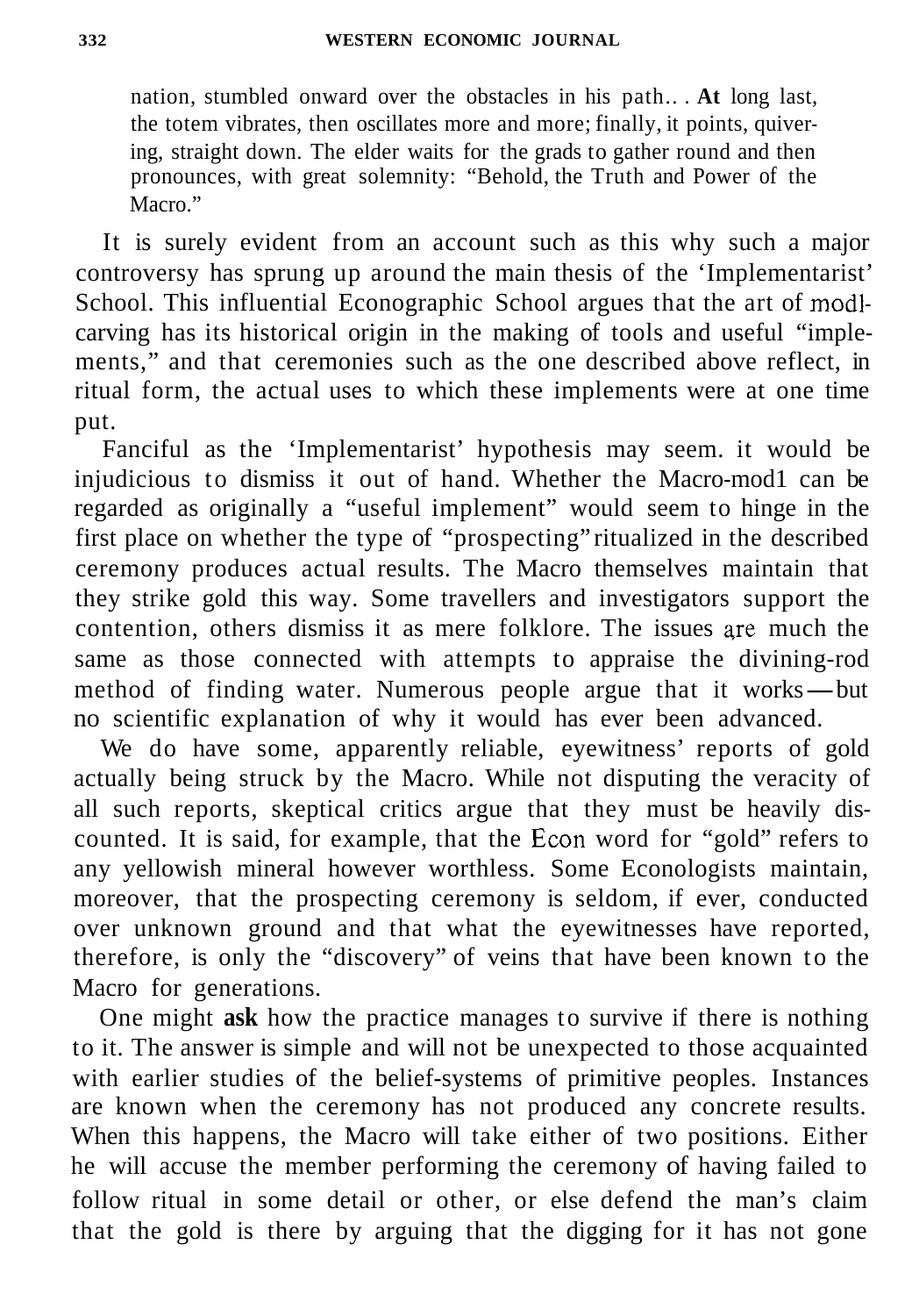deep enough. $4$ 

It is clear enough that, whichever position is taken, the "phenomena are saved" in the sense that the role of the totem in the belief-system of the caste remains unassailed.

#### **MYTHS AND** MODLS

In recent years, interest in controversies about whether certain Econ modls "work" or not (or in what sense they may be said to "work") has In recent years, interest in controversies about whether certain Econ<br>modls "work" or not (or in what sense they may be said to "work") has<br>dwindled. This is certainly not because the issue has been settled—it is<br>failed th fair to say that we are today less certain than ever of what the answers to the questions raised by the Implementarists would be. It is rather that our methodological perspective has changed so that the Implementarist issue is no longer seen as productive of "good" questions. The "New Econology." as it is known, stresses *Verstehen* and, correspondingly, rejects attempts to appraise Econ belief-systems according to rationalistic criteria purloined from modern natural science.<sup>5</sup>

It has become increasingly clear that the Econ associate certain, to them significant, beliefs with every modl, whether or not they also claim that modl to be a "useful tool." That taking "usefulness" as the point of departure in seeking to understand the totemic culture of this people leads us into a blind alley is particularly clear when we consider the Math-Econ caste.

The Math-Econ are in many ways the most fascinating, and certainly the most colorful, of Econ castes. There is today considerable uncertainty whether the "priest" label is really appropriate for this caste, but it is at least easy to understand why the early travellers came to regard them in this way. In addition to the deeply respectful attitude evidenced by the average Econ towards them, the Math-Econ themselves show many cultural patterns that we are wont to associate with religious orders or sects among other peoples. Thus they affect a poverty that is abject even by Econ standards, and it seems clear that this is by choice rather than neces-

*5.* C. Levi-Strauss, *The Savage Mind* should be mentioned here as essential reading for anyone with a serious interest in the belief-systems of the Econ.

<sup>4.</sup> The latter rationalization is the more palatable since it puts the blame on a different caste, namely the O'Maitres or O'Metrs (transcriptions vary) who do the digging work of both the Macro and the Micro.

The "diggers" caste is of special interest to those concerned with the underdevelopment of the Econ. Traditionally the lowest Econ caste, the O'Metrs, were allowed to perform only the dirtiest manual tasks and-more significant in Econ eyes-lacked a totem of their own. In more recent times, however, it is through this caste that industrialization has begun to make some inroads among the Econ. Free from the prejudices instilled through an education concentrating on modlcarving and the associated totemic beliefs, the O'Metrs take willingly to modern machinery and have become quite proficient for example, at handling power shovels and power mills. The attitude of the rest of the tribe towards these erstwhile untouchables taking the lead in industrialization is, as one would expect, one of mingled scorn and envy.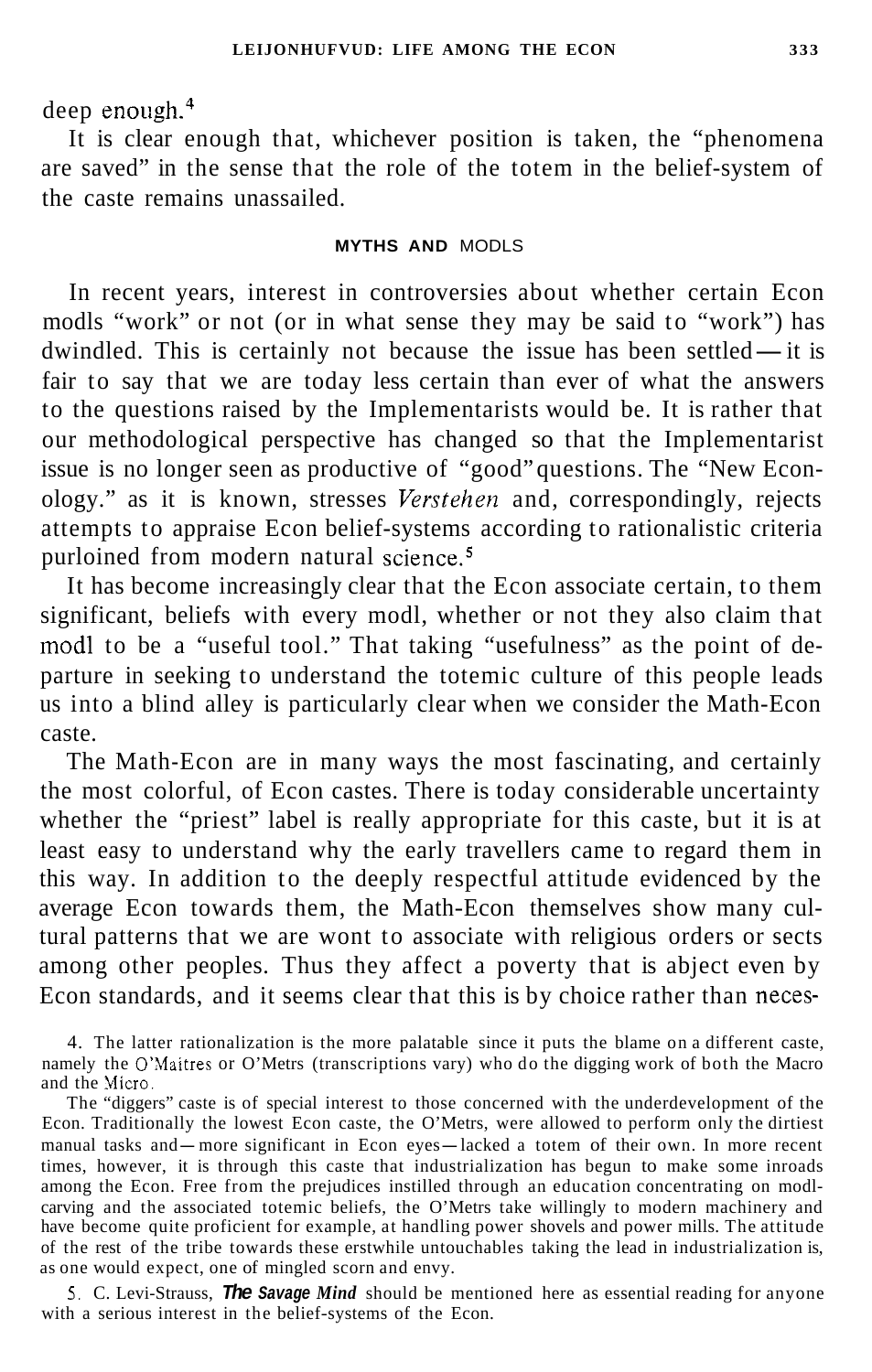sity. It is told that, to harden themselves, they periodically venture stark naked out into the chill winds of abstraction that prevail in those parts, Among the rest of the Econ, who ordinarily perambulate thickly bundled in wooly clothing, they are much admired for this practice. Furthermore. Among the rest of the Econ, who ordinarity peramourate through bundled<br>in wooly clothing, they are much admired for this practice. Furthermore,<br>glossolalia—the ability to say the same thing in several different tongues<sup>6</sup> glossolalia—the ability to say the same thing in several different tongues<sup>6</sup>—is a highly esteemed talent among them.

The Math-Econ make exquisite modls finely carved from bones of walras. Specimens made by their best masters<sup>7</sup> are judged unequalled in both workmanship and raw material by a unanimous Econographic opinion. If some of these are "useful"—and even Econ testimony is divided on this point-it is clear that this is purely coincidental in the motivation for their manufacture.

There has been a great deal of debate in recent years over whether certain Econ modls and the associated belief-systems are best to be regarded as religious, folklore and mythology, philosophical and "scientific." or as sports and games. Each category has its vocal proponents among Econologists of repute but very little headway has been made in the debate. The ceremonial use of modls (see above) and the richness of the general Econ culture in rituals has long been taken as evidence for the religious interpretation. But, as one commentator puts it, "If these beliefs are religious, it is a religion seemingly without faith." This interpretation seems to have stranded on this contradiction in terms and presently is not much in favor. More interesting are the arguments of those who have come to view certain Econ belief-systems as a form of quasi-scien tific cosmological speculation. **As** an illustration, Mrs. Robinson's description of what she terms the "Doctrine of K," which is found prevalent among the members of the powerful Charles River villages. inevitably brings to mind the debates of the ancient Ionian philosophers over whether water, air. or fire was the "basic stuff" of the universe. The Doctrine of K bears, in fact, striking resemblances to the teachings of Anaximander.<sup>8</sup> It is known, moreover, that in some other depts a "Doctrine of M" is taught but we do not as yet have an understandable account of it and know, in fact,

*6.* I.e., in several Math tongues-the Indo-European languages, for example, do not count.

7. The budding collector of Econographica should know that most of the work found on the market today is imitative and done by apprentices. Much of it is nonetheless aesthetically superior to, say, the crudely carved totems of the Macro and certainly to the outsized, machine-rnade modls nowadays exported by the O'Metrs who have no artistic tradition to fall back on.

8. Arthur Koestler, *The Sleepwalkers,* New **York** 1968, pp. 22-23, aptly summarizes Anaximander's teachings: "The raw material (of the universe) is none of the familiar forms of matter, but a substance without definite properties except for being indestructible and everlasting. Out of this stuff all things are developed, and into it they return; before this our world, infinite multitudes of other universes have already existed, and been dissolved again into the amorphous mass."

If one were to dignify this primitive doctrine with modern terminology, one would have to put Anaximander in the "putty-putty, bang-bang" category.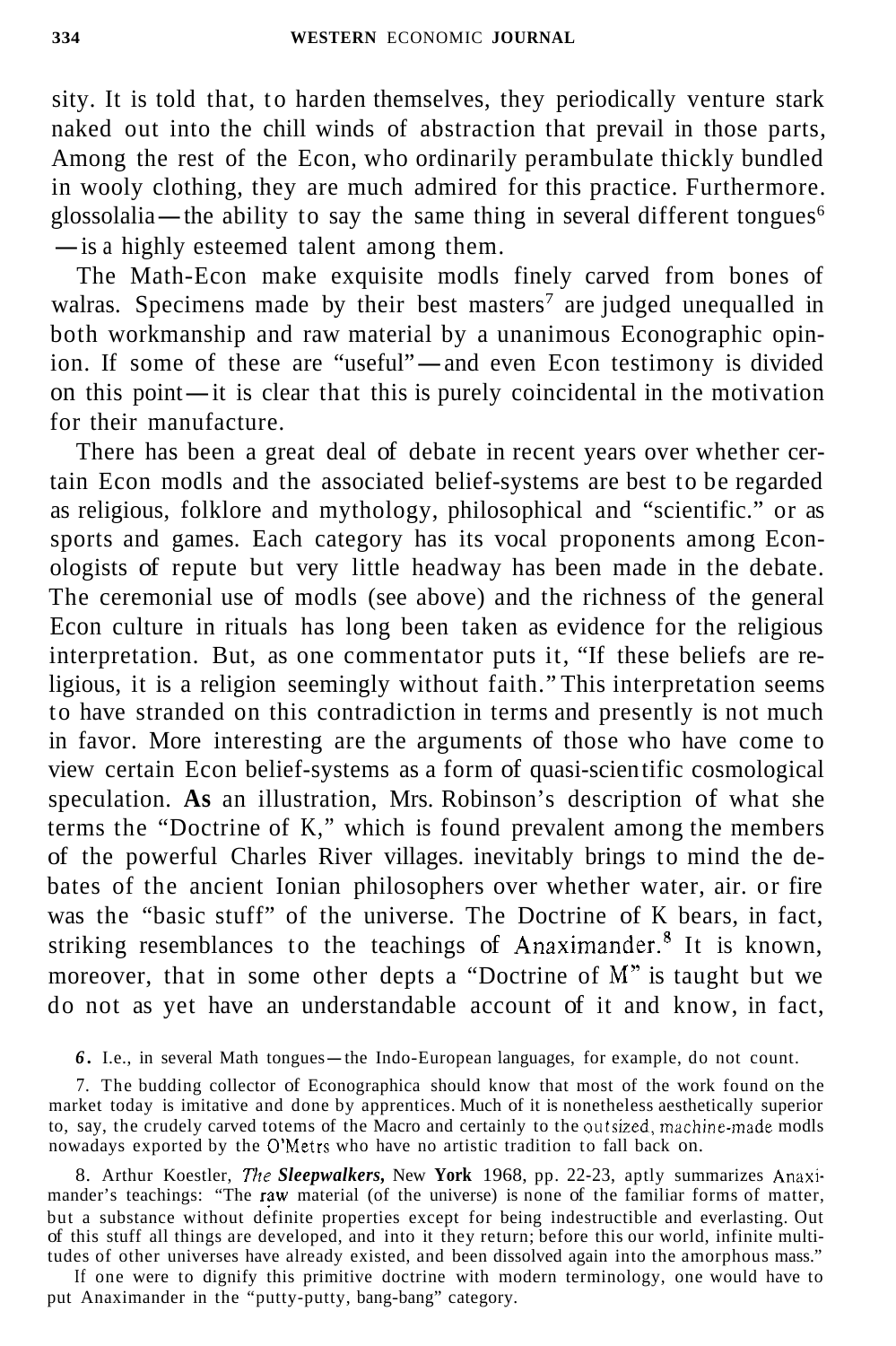little about it except that it is spurned (as heresy?) by the Charles River Econ. Spokesmen for the cosmology view buttress their arguments by pointing out the similarities between the Math-Econ and the Pythagorean brotherhood. Whether the Math-Econ know it or not, they point out, they do obey the anicent Pythagorean principle that "philosophy must be pursued in such a way that its inner secrets are reserved for learned men, trained in Math."

The sports and games interpretation has gained a certain currency due to accounts of the modl-ceremonies of the Intern caste.' But even here it is found that, though the ceremony has all the outward manifestations of a game, it has to the participants something of the character of a morality play which in essential respects shapes their basic perception of the world.

## THE ECON AND THE FUTURE

It would be to fail in one's responsibility to the Econ people to end this brief sketch of life in their society without a few words about their future. The prospect for the Econ is bleak. Their social structure and culture should be studied now before it is gone forever. Even a superficial account of their immediate and most pressing problems reads like a veritable catalogue of the woes of primitive peoples in the present day and age.

They are poor—except for a tiny minority. miserably poor. Their population growth rate is among the highest in the world. Their land is fairly rich, but much of the natural resources that are their birth-right has been sold off to foreign interests for little more than a mess of pottage. Many of their young are turning to pot and message. In their poverty, they are not even saved from the problems of richer nations - travellers tell of villages half-buried in the refuse of unchecked modl-making and of the eye-sores left on the once pastoral landscape by the random strip-mining of the O'Metrs. It is said that even their famous Well Springs of Inspiration are now polluted.

In the midst of their troubles, the Econ remain as of old a proud and warlike race. But they seem entirely incapable of "creative response" to their problems. It is plain to see what is in store for them if they do not receive outside aid.

One may feel some optimism that the poverty problems *can* be solved. While population growth may slow down in time, one can have little hope

<sup>9.</sup> One observer casts his account of this ceremony explicitly in parlour-game terms: "Each player gets 2 countries, 2 goods, 2 factors, and a so-called Bowley Box ..." etc., etc., and also compares the Intern game, in terms of intellectual difficulty, with checkers.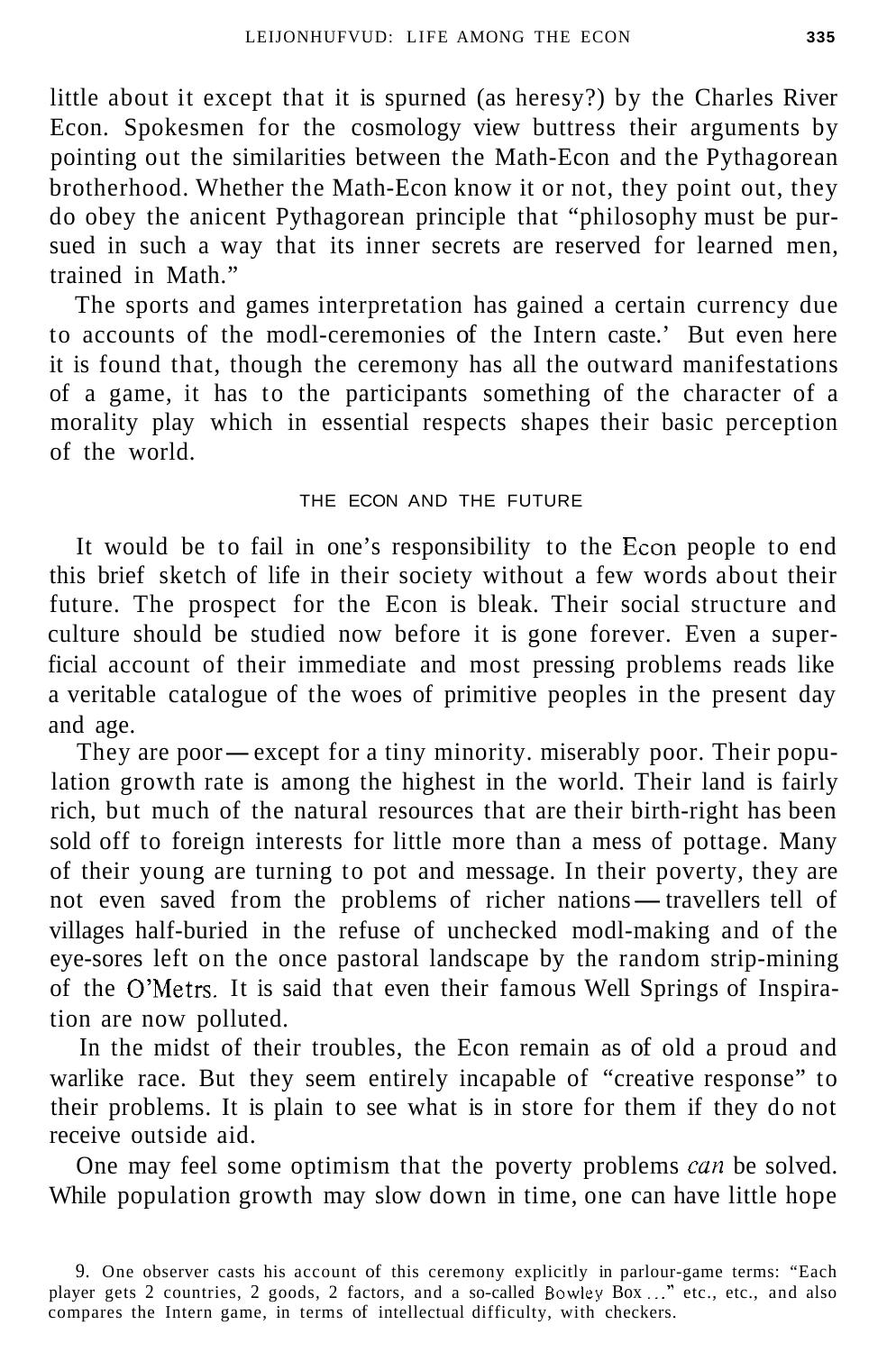that the ongoing disintegration of Econ culture will be halted or could be reversed. Here the sad and familiar story of a primitive people's encounter with "modern times" is repeating itself once again. The list of symptoms is long and we will touch only on a few.

Econ political organization is weakening. The basic political unit remains the dept and the political power in the dept is lodged in the council of elders. The foundations of this power of the elders has been eroding for some time, however. Respect for one's elders is no more the fashion among the young Econ than among young people anywhere else. Authority based on age and experience has weakened as recognized status has come increasingly to be tied to cleverness in modl-making. (As noted before, many elders will be inactive as modl-makers.) Although dept establishments have responded to these developments by cooptation of often very young modl-makers as "elders," the legitimacy of the political establishments have responded to these developments by cooptation of<br>often very young modl-makers as "elders," the legitimacy of the political<br>structure in the eyes of the Econ people is obviously threatened—and<br>the change the chances of a constructive political response to the tribe's problems correspondingly lessened.

The Econ adult used to regard himself as a life-long member of his dept. This is no longer true—migration between depts is nowadays exceedingly common and not even elders of a village necessarily regard themselves as permanent members. While this mobility may help them to cope with the poverty problem, it obviously tends further to weaken political organizapermanent members. While this mobility may help them to cope with the<br>poverty problem, it obviously tends further to weaken political organiza-<br>tion. Urbanization should be noted as a related problem—many villages are today three or four times as large as only a generation or two ago. Big conurbations, with large transient populations, and weak and ineffecare today three or four times as large as only a generation or two ago.<br>Big conurbations, with large transient populations, and weak and ineffec-<br>tive political machinery—we are all familiar with the social ills that this combination breeds.

Under circumstances such as these, we expect alienation, disorientation, and a general loss of spiritual values. And this is what we find. **A** typical phenomenon indicative of the break-up of a culture is the loss of a sense of history and growing disrespect for tradition. Contrary to the normal case in primitive societies, the Econ priesthood does not maintain and teach the history of the tribe. In some Econ villages, one can still find the occasional elder who takes care of the modls made by some long-gone hero of the tribe and is eager to tell the legends associated with each. But few of the adults or grads, noting what they regard as the crude workmanship of these dusty old relics, care to listen to such rambling fairytales. Among the younger generations, it is now rare to find an individual with any conception of the history of the Econ. Having lost their past, the Econ are without confidence in the present and without purpose and direction for the future.